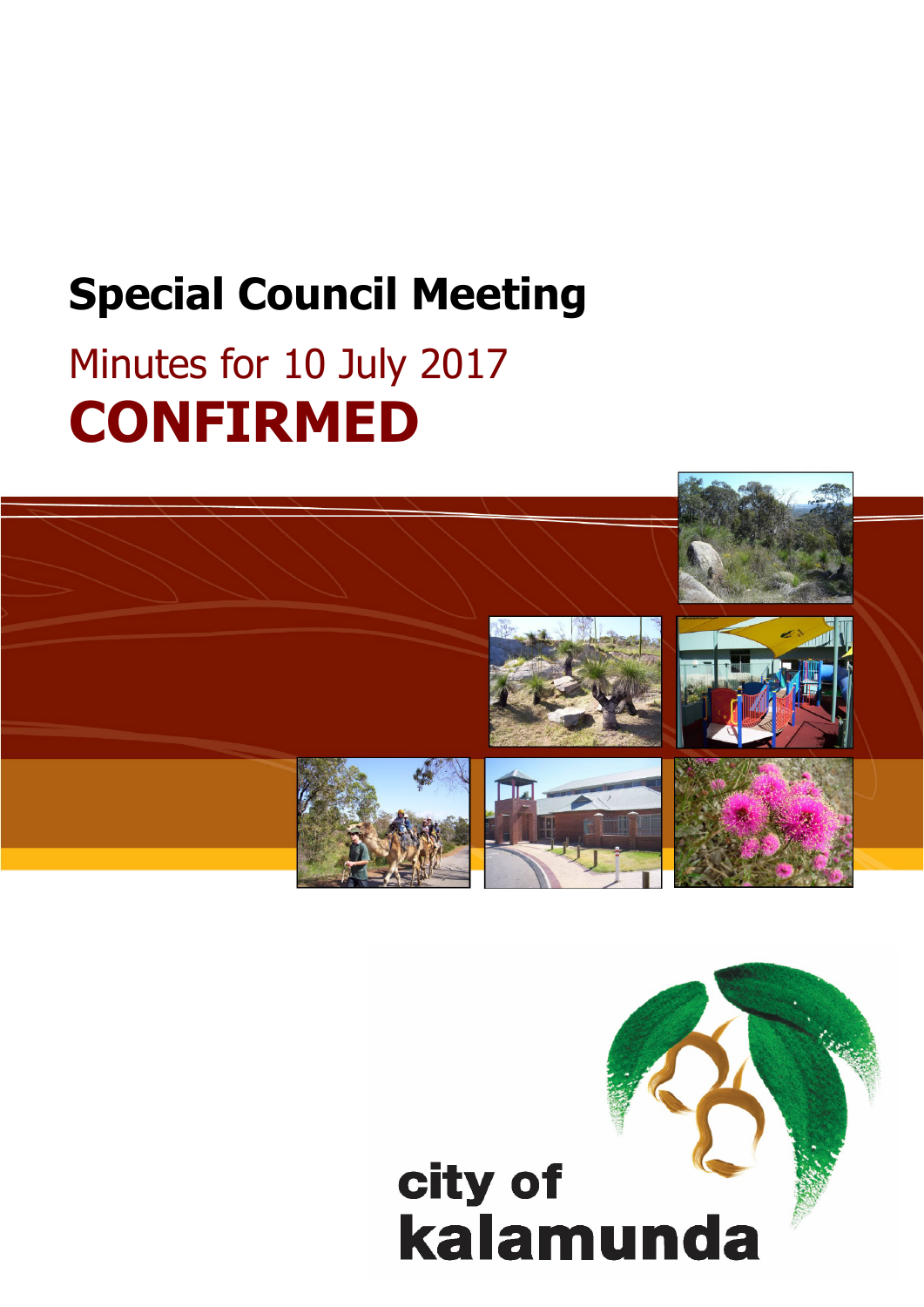# **INDEX**

| 1.0  |                                                                 |                                                                     |  |
|------|-----------------------------------------------------------------|---------------------------------------------------------------------|--|
| 2.0  | ATTENDANCE, APOLOGIES AND LEAVE OF ABSENCE PREVIOUSLY APPROVED3 |                                                                     |  |
| 3.0  |                                                                 |                                                                     |  |
| 4.0  |                                                                 |                                                                     |  |
| 5.0  |                                                                 |                                                                     |  |
| 6.0  |                                                                 |                                                                     |  |
| 7.0  |                                                                 |                                                                     |  |
| 8.0  |                                                                 |                                                                     |  |
|      |                                                                 | SCM12 CORRECTION TO WASTE SERVICE FEES ADOPTED IN 2017/2018 BUDGET5 |  |
| 9.0  |                                                                 |                                                                     |  |
| 10.0 |                                                                 |                                                                     |  |
|      |                                                                 |                                                                     |  |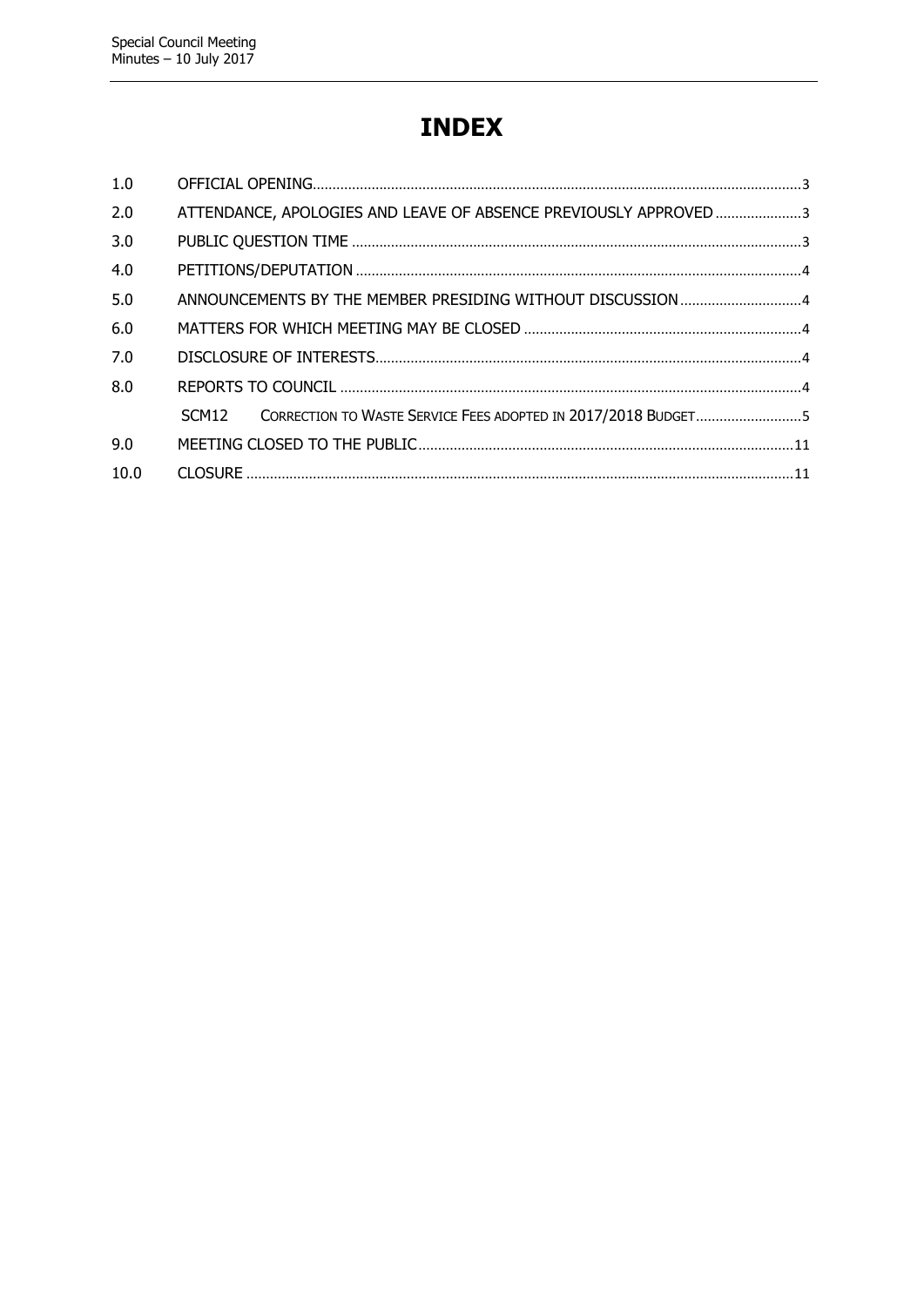# **MINUTES**

# <span id="page-2-0"></span>**1.0 OFFICIAL OPENING**

The Presiding Member opened the meeting at 5:30pm, welcoming Councillors, Staff and Members of the Public Gallery.

#### <span id="page-2-1"></span>**2.0 ATTENDANCE, APOLOGIES AND LEAVE OF ABSENCE PREVIOUSLY APPROVED**

#### 2.1 **Attendance**

#### **Councillors**

| Andrew Waddell JP | (Mayor) (Presiding Member) North West Ward |
|-------------------|--------------------------------------------|
|                   | North West Ward                            |
| Sara Lohmeyer     |                                            |
| Sue Bilich        | North Ward                                 |
| Michael Fernie    | South East Ward                            |
| John Giardina     | South East Ward                            |
| Allan Morton      | South West Ward                            |
| Brooke O'Donnell  | South West Ward                            |
| Noreen Townsend   | South West Ward                            |
|                   |                                            |

#### **Members of Staff**

| Rhonda Hardy         | <b>Chief Executive Officer</b>                          |
|----------------------|---------------------------------------------------------|
| Natalie Martin Goode | Director Development Services                           |
| Gary Ticehurst       | Director Corporate & Community Services                 |
| Simon Di Rosso       | General Counsel & Executive Advisor, Governance & Legal |
| Donna McPherson      | Executive Research Officer to Chief Executive Officer   |
|                      |                                                         |

# **Members of the Public** 0

**Members of the Press** 0

#### 2.2 **Apologies**

**Councillors** Dylan O'Connor North West Ward **Members of Staff**

Dennis Blair Director Asset Services

# 2.3 **Leave of Absence Previously Approved** Tracy Destree North Ward Geoff Stallard South East Ward

# <span id="page-2-2"></span>**3.0 PUBLIC QUESTION TIME**

A period of not less than 15 minutes is provided to allow questions from the gallery on matters relating to the functions of this meeting. For the purposes of Minuting, these questions and answers are summarised.

3.1 Nil.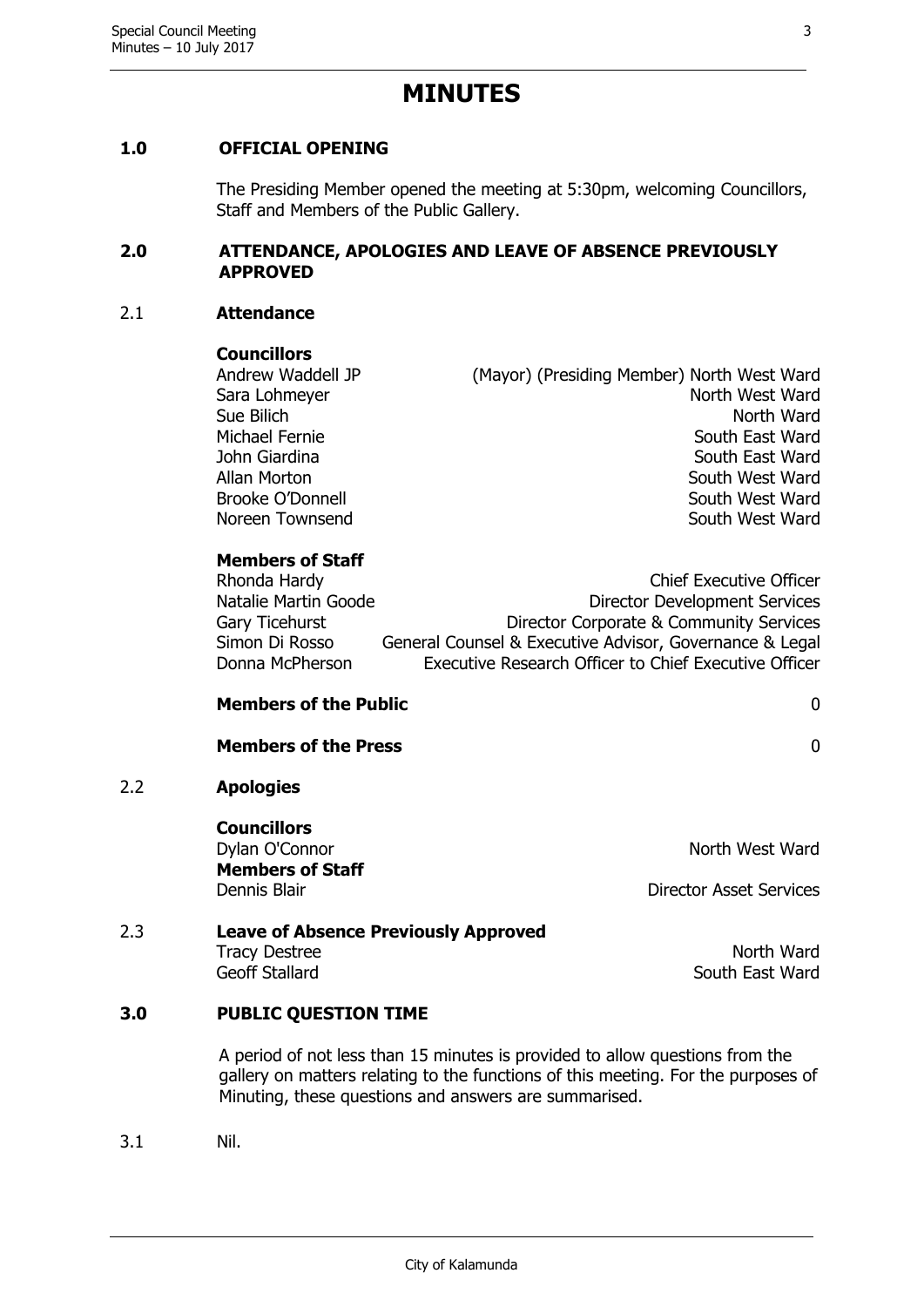#### <span id="page-3-0"></span>**4.0 PETITIONS/DEPUTATION**

4.1 Nil

#### <span id="page-3-1"></span>**5.0 ANNOUNCEMENTS BY THE MEMBER PRESIDING WITHOUT DISCUSSION**

5.1 Nil

# <span id="page-3-2"></span>**6.0 MATTERS FOR WHICH MEETING MAY BE CLOSED**

6.1 Nil.

# <span id="page-3-3"></span>**7.0 DISCLOSURE OF INTERESTS**

# 7.1 **Disclosure of Financial and Proximity Interests**

- a. Members must disclose the nature of their interest in matters to be discussed at the meeting. (Section 5.65 of the Local Government Act 1995.)
- b. Employees must disclose the nature of their interest in reports or advice when giving the report or advice to the meeting. (Section 5.70 of the Local Government Act 1995.)
- 7.1.1 Nil.

# 7.2 **Disclosure of Interest Affecting Impartiality**

- a. Members and staff must disclose their interest in matters to be discussed at the meeting in respect of which the member or employee had given or will give advice.
- 7.2.1 Nil.

#### <span id="page-3-4"></span>**8.0 REPORTS TO COUNCIL**

Please Note: declaration of financial/conflict of interests to be recorded prior to dealing with each item.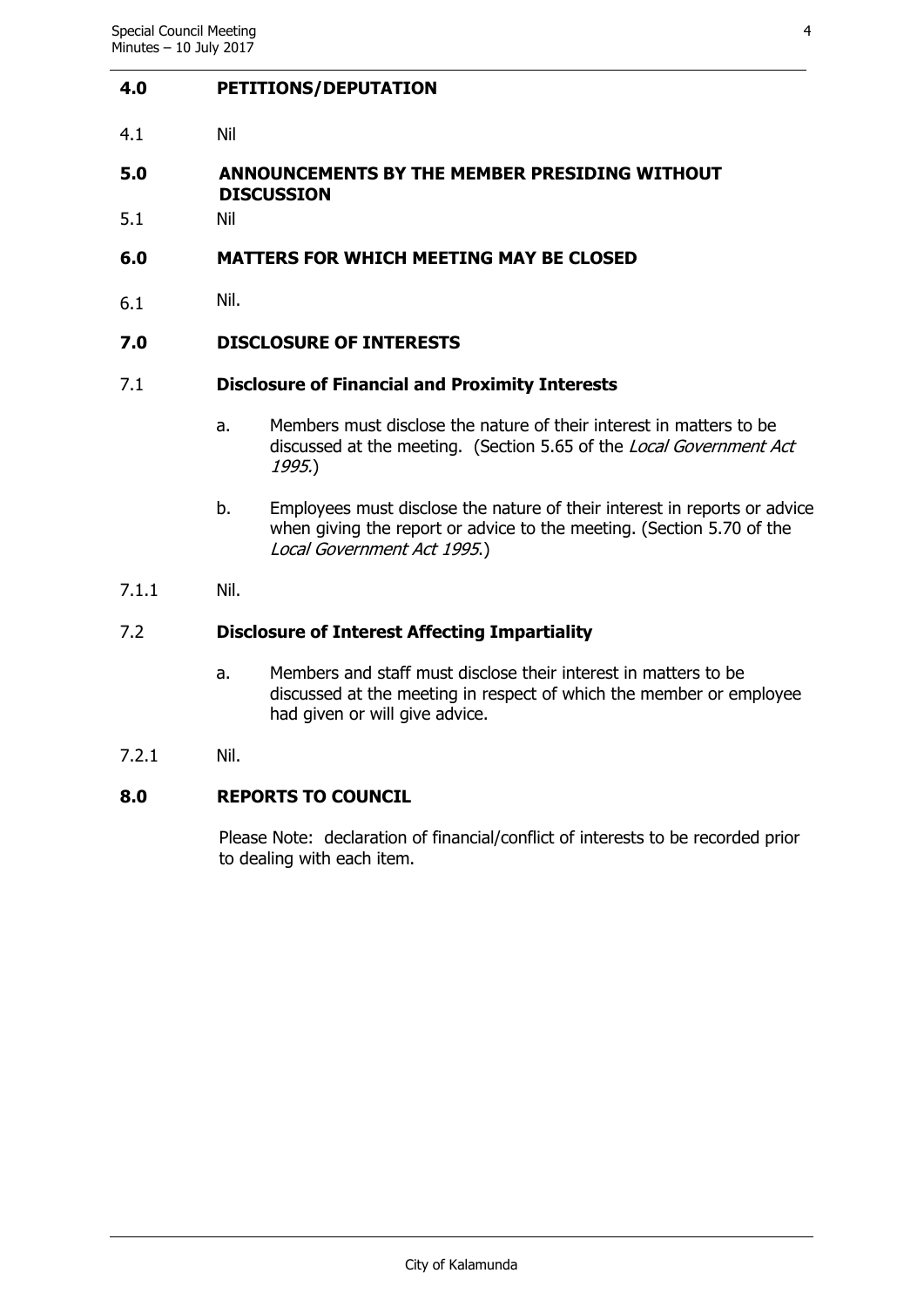**Declaration of financial / conflict of interests to be recorded prior to dealing with each item.**

# <span id="page-4-0"></span>**SCM12 Correction to Waste Service Fees adopted in 2017/2018 Budget**

| SCM 114/2017 and SCM 115/2017           |  |
|-----------------------------------------|--|
| Director Corporate & Community Services |  |
| Finance                                 |  |
|                                         |  |
| N/A                                     |  |
| N/A                                     |  |
|                                         |  |

# **EXECUTIVE SUMMARY**

- 1. This report recommends that Council make corrections to two previously adopted Council resolutions made at the 28 June 2017 Special Council Meeting (**June SCM**), being SCM 114/2017 and SCM 115/2017 in respect to the naming of an attachment to SCM 114/2017 and waste service charges included in SCM 115/2017 respectively.
- 2. The proposed corrections are minor in nature, however they are required in order to ensure that the correct waste service charge is adopted in accordance with the 2017/2018 Budget and to avoid complications that may otherwise result.
- 3. The corrections sought will ensure that cross-referencing to attachments is correct and that waste service charge figures referred to in the body of the June SCM agenda are the same as those in the attachments.
- 4. Specifically, the following corrections are sought
	- a) Amend reference to 'Attachment 1' in SCM 114/2017 to instead be 'Attachment 2';
	- b) Amend amount for '*ordinary domestic collection*/ *disposal service* including kerbside recycling service from \$530 to instead be \$531;
	- c) Amend amount for 'concession rate for the domestic collection/disposal service including kerbside recycling service' from \$300 to instead be \$301; and
	- d) Amend amount for 'residential multi—unit eligible pensioners concession rate from \$300 to instead be \$301.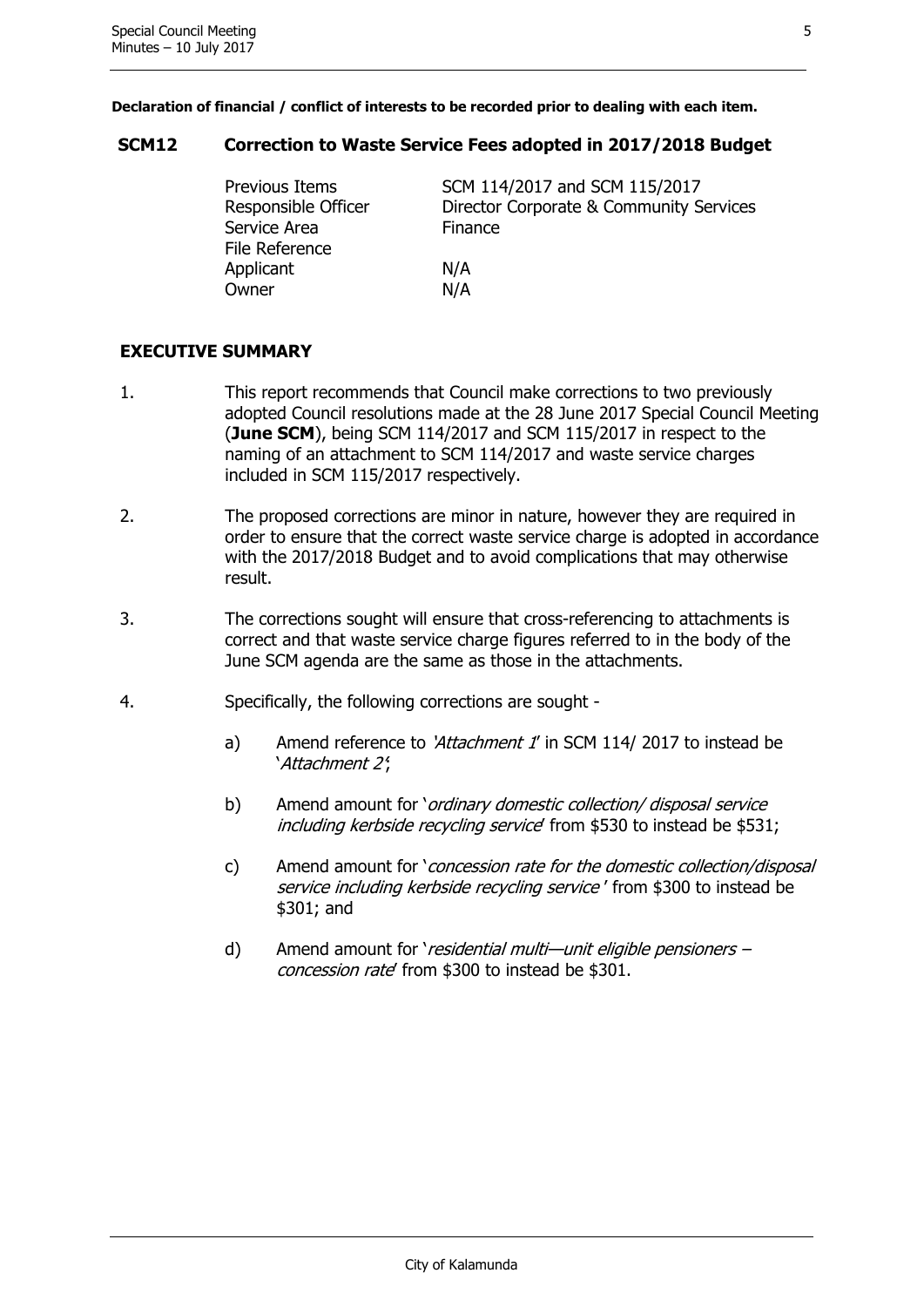#### **BACKGROUND**

5. The Municipal Fund Budget for the year ended 30 June 2018, representing the Financial Year 2017/2018, together with supporting schedules including striking of the Municipal Fund Rates, adoption of fees and charges and other consequential items arising from the budget papers was adopted by Council at the June SCM (**Municipal Fund Budget Adoption**).

> Subsequent to the Municipal Fund Budget Adoption, through continuous ongoing checks, four minor errors were noted in SCM 114/2017 and SCM 115/2017.

In order to correct errors in any Special Council Meeting, or Committee meeting resolution, Council has the following options:

- a) call a Special Council Meeting to rescind the erroneous motion in its entirety and repass a new corrected motion;
- b) call a Special Council Meeting for the purpose of amending the erroneous motion; or
- c) amend the erroneous motion prior to accepting the relevant meeting minutes including the same, at the following Ordinary Council Meeting.

In the circumstances of the current matter, given the adverse knock-on effects that will result from utilisation of incorrect figures in the interim, a Special Council Meeting has been called to allow the correction at the earliest possible opportunity.

#### **DETAILS**

6. The issue is as follows –

Clause 2 of Resolution 114/2017 (see page 23 June SCM), refers to 'Attachment 1' as being the 'Fees and Charges for Regulatory and Other Services' when the 'Fees and Charges for Regulatory and Other Services' were in fact set out Attachment 2 to the 28 June 2017 Special Council Meeting Agenda (**Agenda**). This therefore needs to be amended.

In Attachment 2, the rate for:

- a) Waste Services Residential Full Service is listed as \$531;
- b) Residential Full Service Pensioner is listed as \$301; and
- c) Residential Multi Unit Pensioner (excludes MGB) is listed as \$301.

# (**Attachment 2 Figures**)

Whereas:

a) in Clause 1(i)(a) of Resolution 115/2017 (see page 24 June SCM) the 'ordinary domestic collection/ disposal service including kerbside recycling service' is listed as \$530 ...';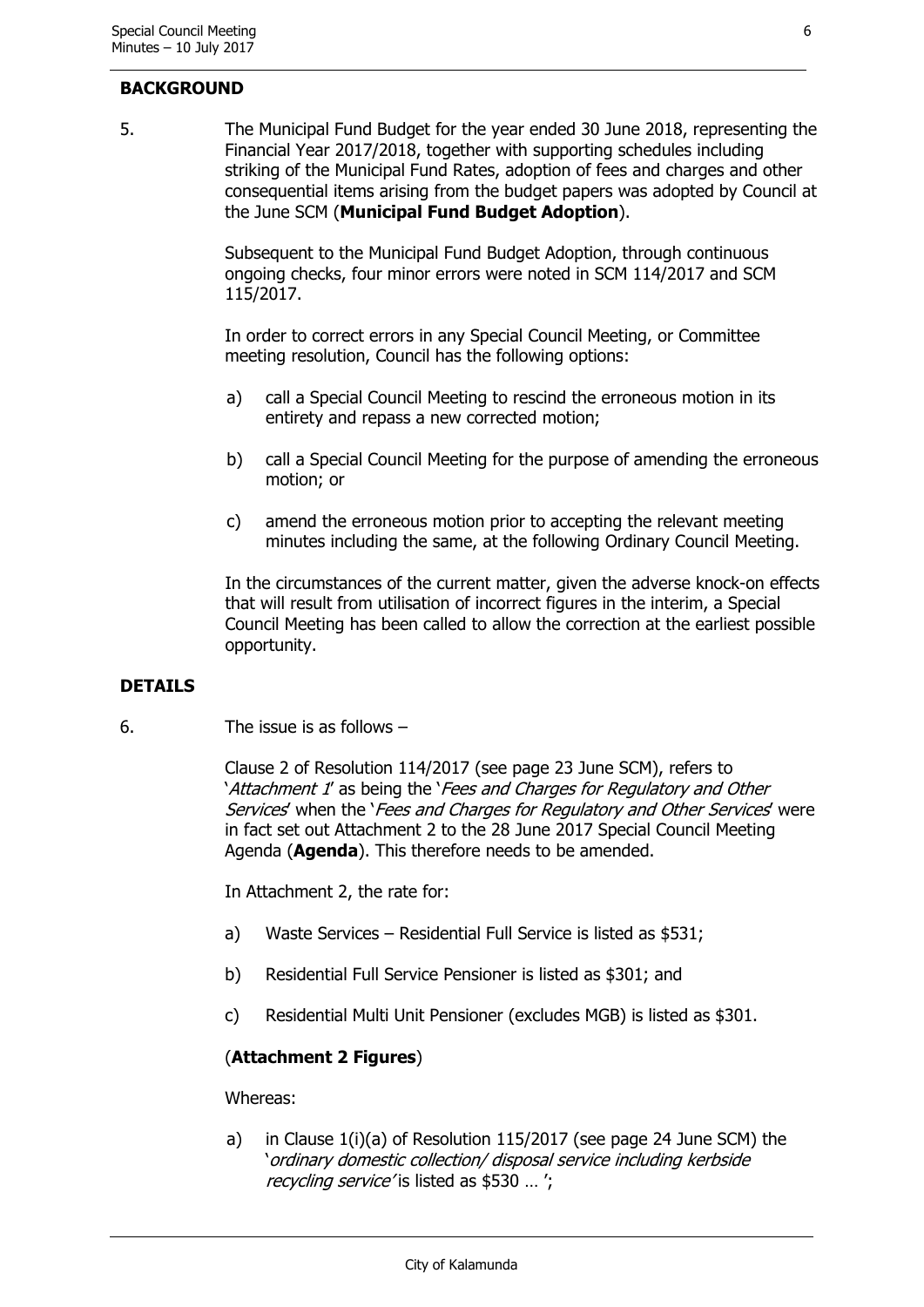- b) in clause 1(i)(b) of Resolution 115/2017 the 'concession rate for the domestic collection/disposal service including kerbside recycling service ' is listed as \$300; and
- c) in clause  $1(i)(d)$  of Resolution 115/2017 the 'residential multi-unit eligible pensioners – concession rate is listed as \$300.

# (**SCM 115 Figures**)

According to the set out of the June SCM, both the Attachment 2 Figures and the SCM 115 Figures were adopted. The result therefore conflicts which results in the afore described error (**Error**).

The correct figures are the Attachment 2 Figures and these have now been utilised in the printing of the City's rate notices and incorporated into the City's financial accounting systems.

The rate notices data provided to the external printer uses the information provided in the Attachment 2 Figures.

The printer has commenced printing and is expected to mail out rate notices from 11 July 2017.

# **STATUTORY AND LEGAL CONSIDERATIONS**

7. Council has the power to proceed with an amendment of this nature pursuant to Regulation 10(2) of the *Local Government (Administration) Regulations* 1996 (WA), which provides  $-$ 

> If a decision has been made at a council or a committee meeting then any decision to revoke or change the first-mentioned decision must be made —

- a) in the case where the decision to be revoked or changed was required to be made by an absolute majority or by a special majority, by that kind of majority;
- b) in any other case, by an absolute majority.

#### **POLICY CONSIDERATIONS**

8. The Budget has been developed based on the principles contained in the Kalamunda Accountable: Long Term Financial Plan to 2026.

#### **COMMUNITY ENGAGEMENT REQUIREMENTS**

#### **Internal Referrals**

9. Consideration has been given to the need for this correction by Corporate and Community Services (Finance), the City's General Counsel and the Chief Executive Officer.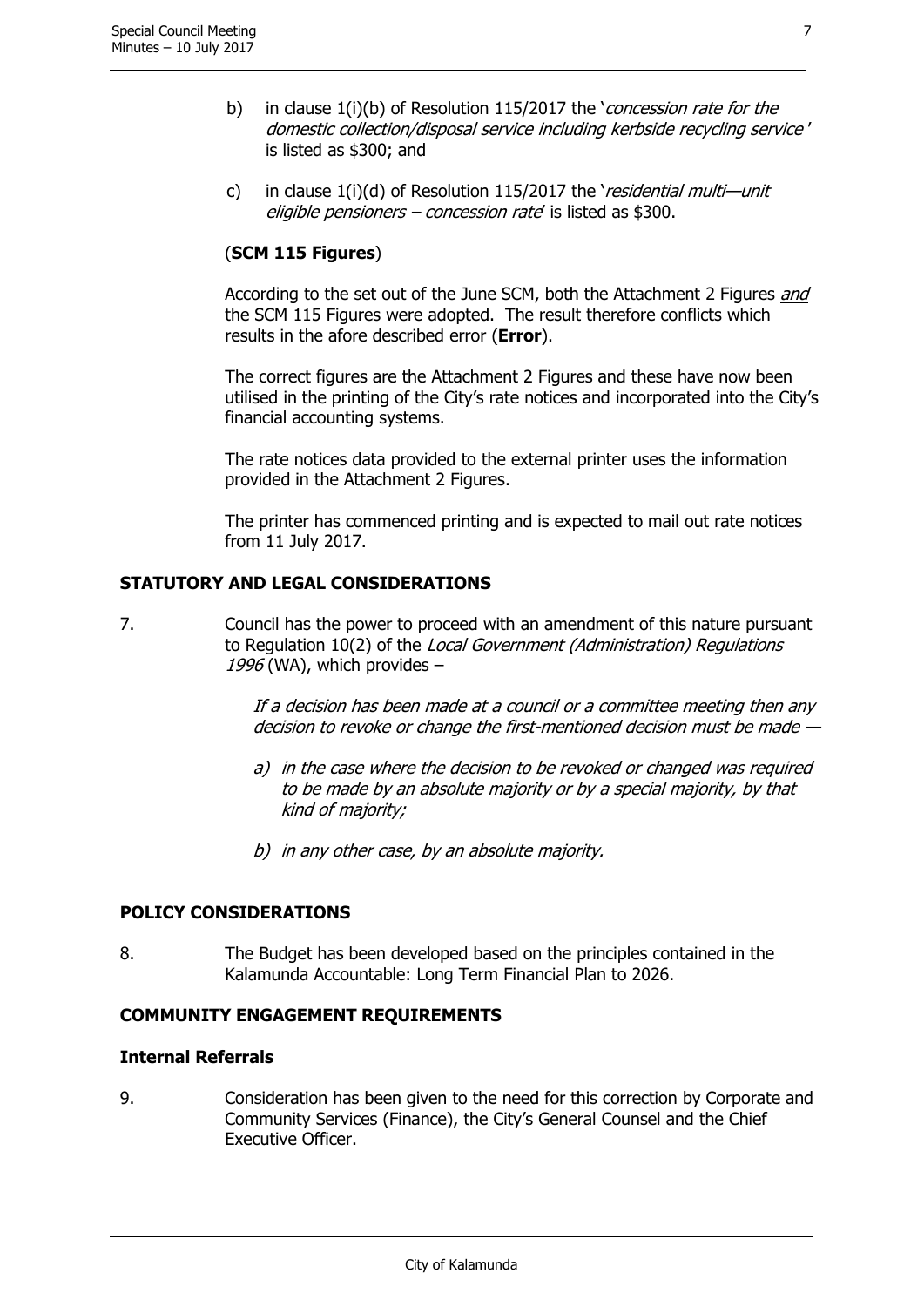# **External Referrals**

# 10. Nil.

# **FINANCIAL CONSIDERATIONS**

11. To adopt the SCM 115 Figures instead of the Attachment 2 Figures, which is not recommended, would require the administration to issue a revised rate notice thus incurring printing and postage fees which will incur an unanticipated cost of approximately \$20,000 and a further unanticipated cost of \$5,250 to engage IT Vision to update the rates module appropriately.

> The differential between the two fee amounts is approximately \$21,500 in income.

In addition to the above, the re-issuance of rate notices will impact on delayed cash flows as due dates would need to incorporate renewed payment deadlines and could potentially confuse the ratepayers as they will end up receiving two sets of rate notices within the space of a few days.

It would therefore be prudent to retain the Attachment 2 Figures as raised in the rate notices based on the cost benefit analyses noted above.

# **STRATEGIC COMMUNITY PLAN**

#### **Strategic Planning Alignment**

12. Kalamunda Advancing: Strategic Community Plan to 2026

OBJECTIVE 6.8 - To ensure financial sustainability through the implementation of effective financial management, systems and plans

Strategy 6.8.1 Develop and regularly review the Long Term Financial Plan for the Shire.

# **SUSTAINABILITY**

#### **Social Implications**

13. As per June SCM.

#### **Economic Implications**

14. As per June SCM.

#### **Environmental Implications**

15. As per June SCM.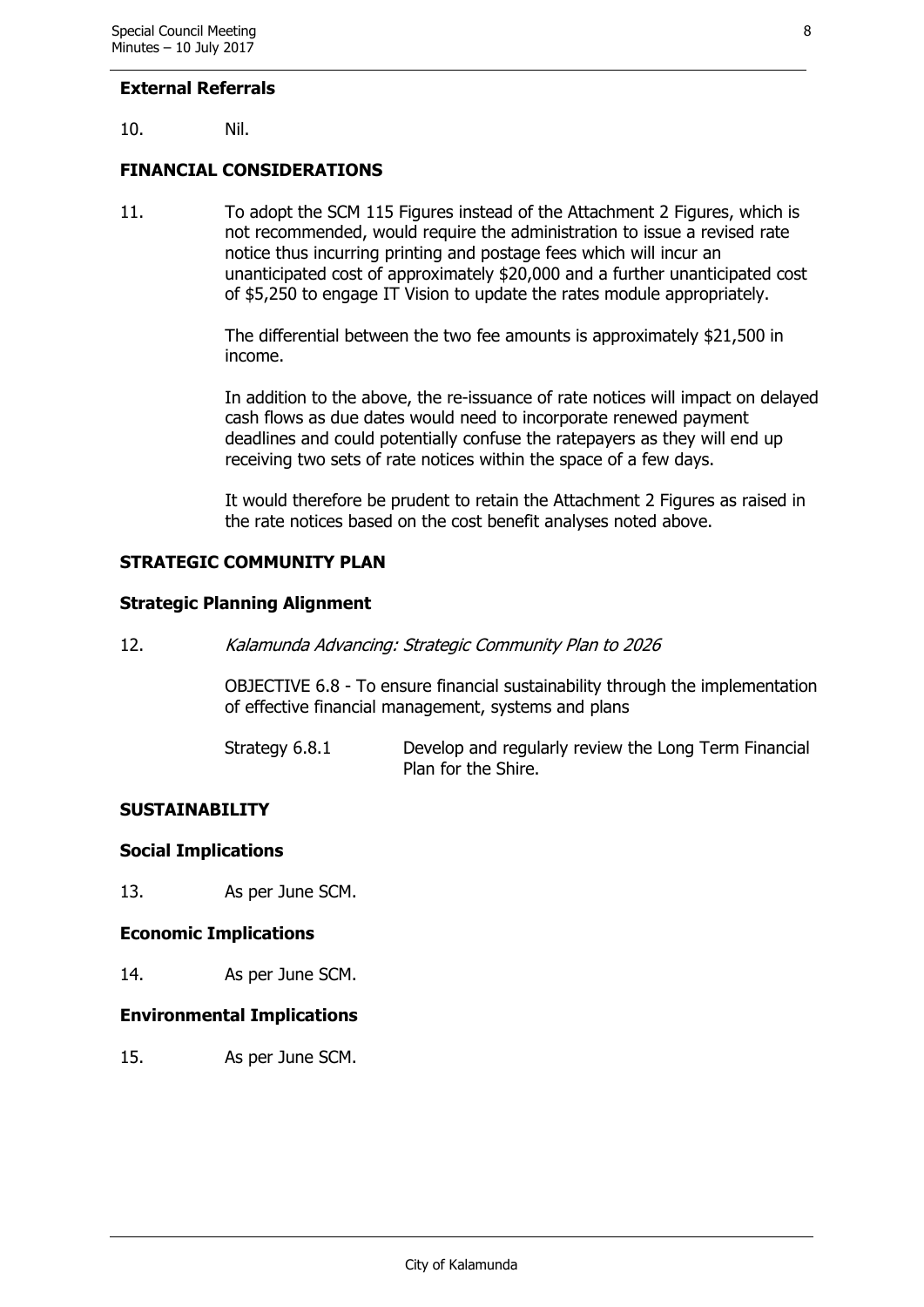# **RISK MANAGEMENT CONSIDERATIONS**

| 16. | <b>Risk:</b> Council adopts waste charges of full residential at \$530 and<br>pensioner at \$300, instead of \$531 and \$301 as generated in the rates<br>notices. |                    |        |  |  |  |  |
|-----|--------------------------------------------------------------------------------------------------------------------------------------------------------------------|--------------------|--------|--|--|--|--|
|     | Likelihood:                                                                                                                                                        | <b>Consequence</b> | Rating |  |  |  |  |
|     | Unlikely                                                                                                                                                           | Significant        | medium |  |  |  |  |
|     | <b>Action/ Strategy</b>                                                                                                                                            |                    |        |  |  |  |  |
|     | Inform Council of the logistics and costs involved in re-issuing the rates<br>notices.                                                                             |                    |        |  |  |  |  |
|     | Ensure that Council adopts the correct waste charges for full residential and<br>pensioner rates.                                                                  |                    |        |  |  |  |  |

# **OFFICER COMMENT**

17. The need for this correction has arisen as a result of an unfortunate, but minor, oversight and the use of attachments to an agenda setting out figures intended to replicate what should have been the same figures within the body of the agenda itself.

> In order to avoid the potential for this issue to arise in the future, where figures requiring adoption are to be included in an attachment, the resolution itself should simply request Council adopt the figures set out in the attachment, therefore allowing the attachment to speak for itself.

In the present circumstances, without derogating from the commentary set out above, the effect of the recommendation to Council, as presently put, provides that the figures originally intended to be adopted for each of the said services, will be adopted as anticipated.

For the avoidance of doubt, the recommendation as follows should not be considered to be an introduction of a higher rate than previously intended, but instead an amendment to ensure the correct rate is adopted.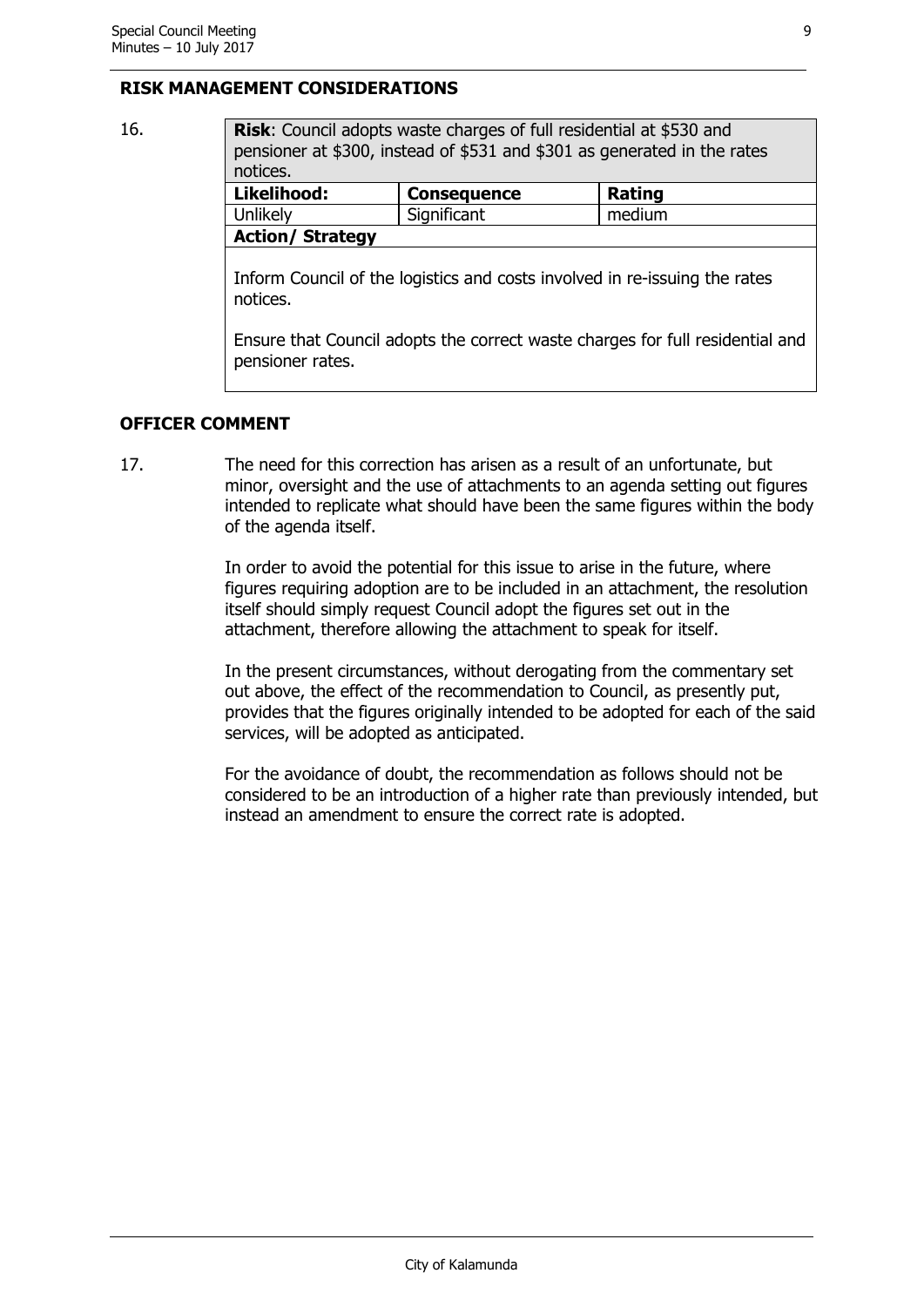#### **Voting Requirements: Absolute Majority**

# RESLOLVED SCM 121/2017

That Council:

- 1. Amend Resolution SCM 114/2017 by deleting reference to 'Attachment 1' and instead inserting the words 'Attachment 2.
- 2. Amend the rate listed in Clause  $1(i)(a)$  of Resolution 115/2017 for '*ordinary* domestic collection/ disposal service including kerbside recycling service' from \$530 to instead be \$531.
- 3. Amend the rate listed in Clause 1(i)(b) of Resolution 115/2017 for 'concession rate for the domestic collection/disposal service including kerbside recycling service' from \$300 to instead be \$301.
- 4. Amend the rate listed in Clause 1(i)(d) of Resolution 115/2017 for 'residential multi—unit eligible pensioners – concession rate from \$300 to instead be \$301
- Moved: **Cr John Giardina**
- Seconded: **Cr Sara Lohmeyer**

Vote: **CARRIED UNANIMOUSLY/ABSOLUTE MAJORITY (7/0)**